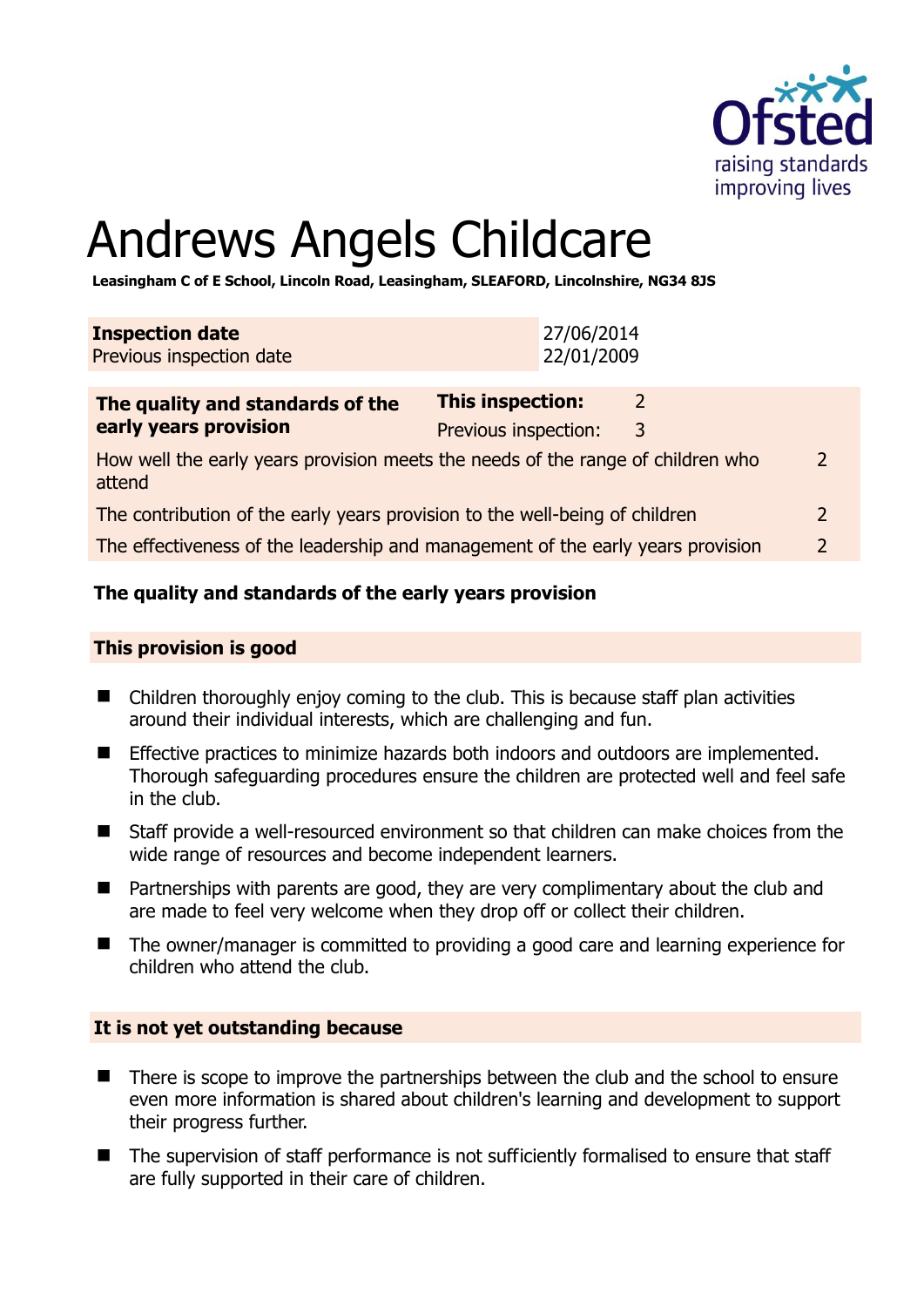# **Information about this inspection**

Inspections of registered early years provision are:

- scheduled at least once in every inspection cycle the current cycle ends on 31 July 2016
- scheduled more frequently where Ofsted identifies a need to do so, for example where provision was previously judged inadequate
- **•** brought forward in the inspection cycle where Ofsted has received information that suggests the provision may not be meeting the legal requirements of the Early Years Foundation Stage or where assessment of the provision identifies a need for early inspection
- **•** prioritised where we have received information that the provision is not meeting the requirements of the Early Years Foundation Stage and which suggests children may not be safe
- scheduled at the completion of an investigation into failure to comply with the requirements of the Early Years Foundation Stage.

The provision is also registered on the voluntary and compulsory parts of the Childcare Register. This report includes a judgment about compliance with the requirements of that register.

# **Inspection activities**

- $\blacksquare$  The inspector observed activities in the club.
- The inspector conducted a joint discussion with staff and the owner/manager.
- The inspector held discussions with the owner/manager of the club, children and the staff.
- The inspector looked at children's assessment records and planning documentation.
- $\blacksquare$ The inspector checked evidence of suitability and qualifications of staff working with children and discussed the club's self-evaluation and action plan.
- The inspector took account of the views of parent's spoken to on the day.

**Inspector**  Sharon Alleary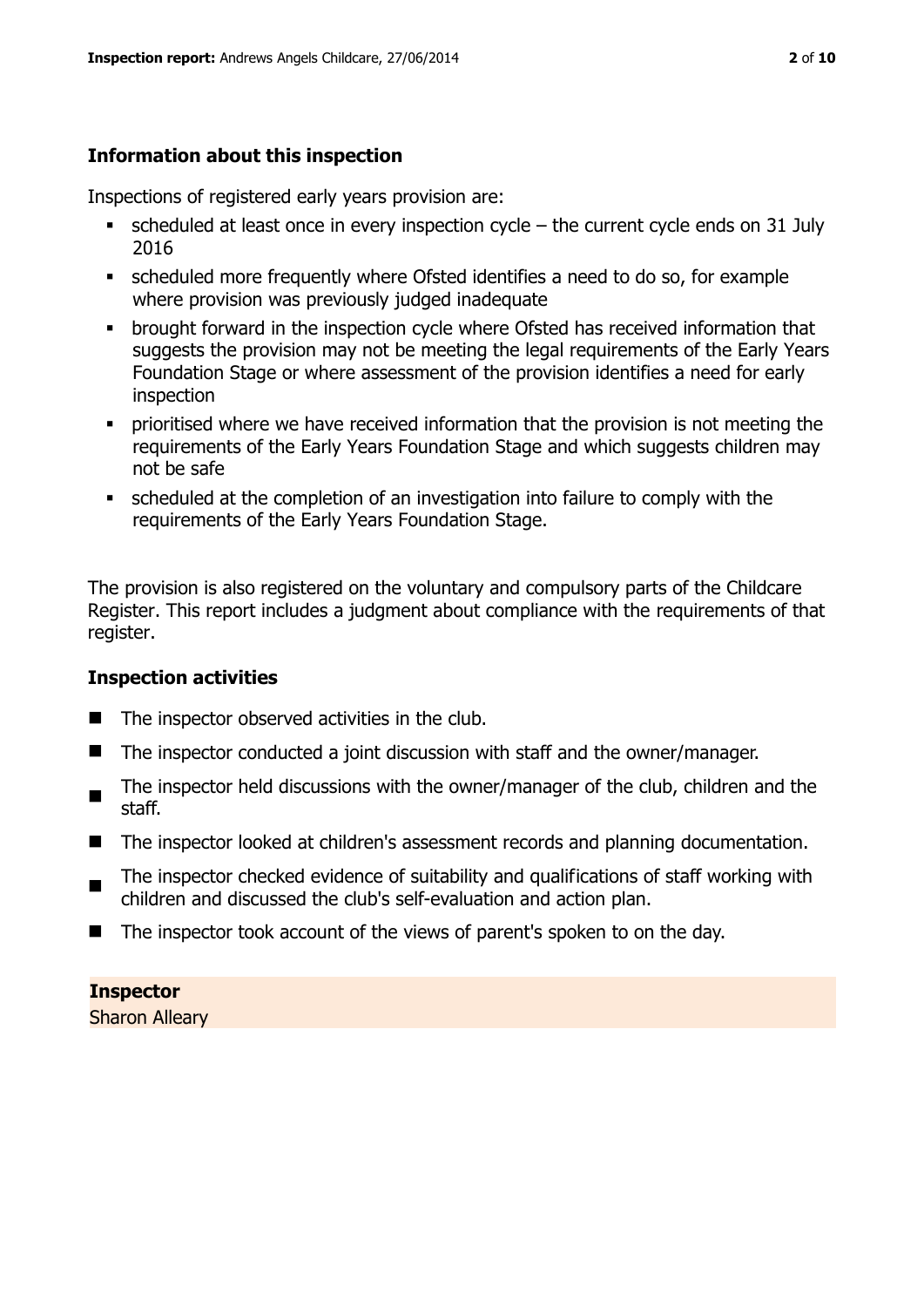# **Full report**

#### **Information about the setting**

Andrews Angels Childcare was registered in 2008 and is on the Early Years Register and the compulsory and voluntary parts of the Childcare Register. It is situated in a selfcontained unit in the grounds of Leasingham C of E School, Lincolnshire, and is privately owned. The after school club serves the local school and is accessible to all children. It operates from one main room and there is an enclosed area available for outdoor play. The club employs two full time members of childcare staff. The owner/manager has a qualification at level 4 and her colleague at level 5. The club opens five days a week, term time only. Opening times are from 7.30am to 9am and 3pm to 6pm Monday to Friday. Children attend for a variety of sessions. There are currently 35 children attending, six of whom are in the early years age group.

#### **What the setting needs to do to improve further**

#### **To further improve the quality of the early years provision the provider should:**

- $\blacksquare$  enhance relationships with schools where the collection of children has been organised, to further improve the information shared to fully support all children's learning and development
- $\blacksquare$  strengthen the current informal system for the supervision of staff to ensure that staff development is consistently applied for the benefit of the children.

#### **Inspection judgements**

#### **How well the early years provision meets the needs of the range of children who attend**

Staff have a secure knowledge of the Early Years Foundation Stage and how children learn. They have a good understanding of how to promote children's development through play and exploration. The quality of teaching is good. Staff create a welcoming and interesting environment for children to relax and socialise in before and after their school day. When parents enrol their child, they are asked for information on what the child already knows and can do and on what the child likes to do. Children are encouraged to put forward their own suggestions and ideas for topics, ensuring they are very much at the heart of decision-making and what they do on a day-to-day basis. This builds their strong sense of belonging as they are active participants in how the club operates. Staff use all of the information to plan activities that cover the areas of learning. Staff observe children and achievements are recorded by their key person in individual folders. Children are building confidence and independence as they work together in small groups. For example, younger children ask older children how to operate a computer game. Older children are happy to offer advice and practical help, demonstrating how to use the controller. This encourages children's skills in talking and listening and working together.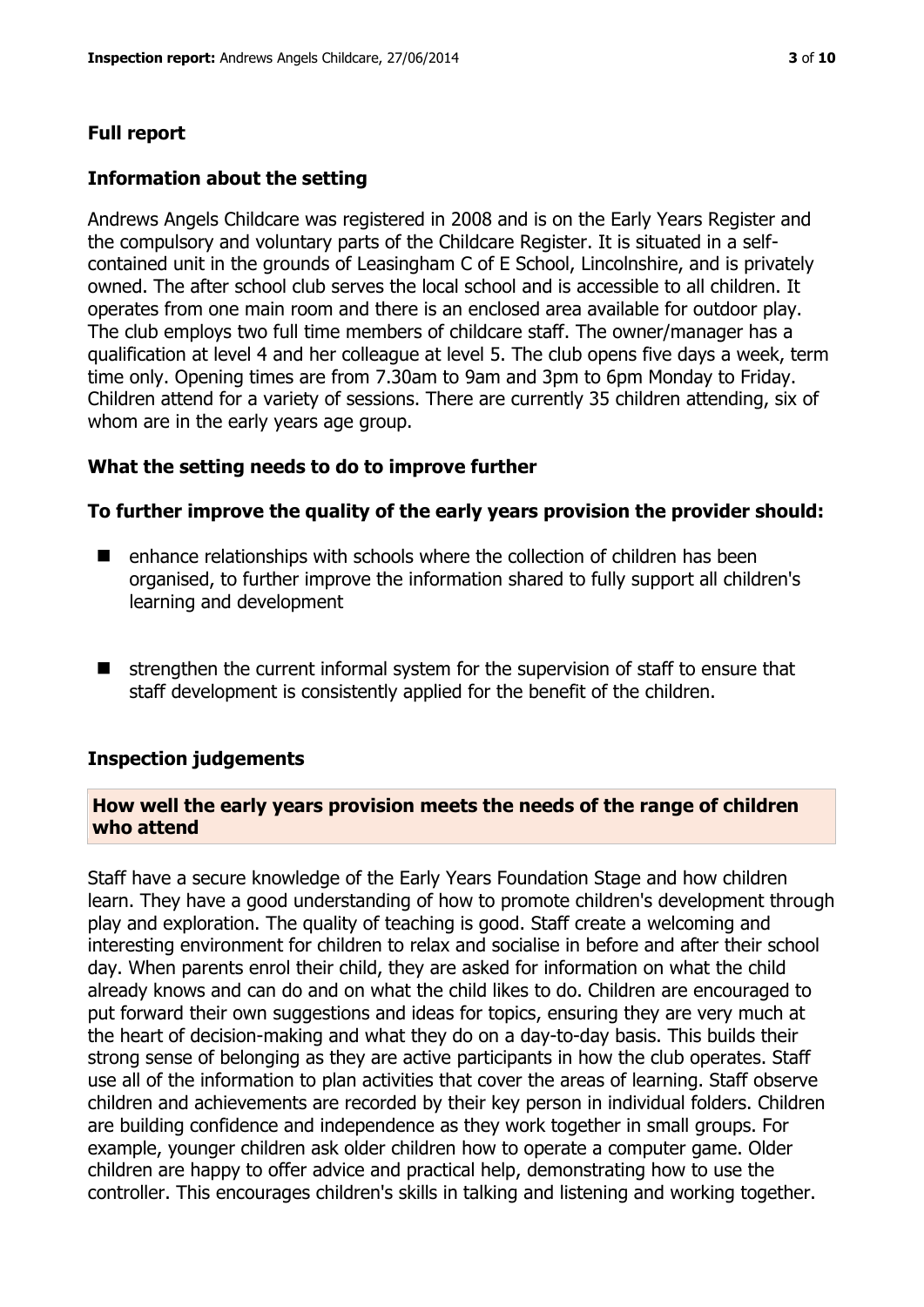Children confidently tell the inspector they enjoy coming to the club. Some children are completely engrossed in their play that they are reluctant to leave when their parents arrive. Parents comment that they get into trouble if they arrive too early to pick up. Children's speaking skills are promoted well by staff. While they talk with children they ask open-ended questions and give children time to think and put their thoughts into words. For example, 'what do you think it is?' At the inspection, the children are unable to play outside due to extremely poor weather conditions. As a result, staff provide physical activities indoors as an alternative, such as dancing to popular music while dressing up in character costumes. Children show increasing control of their body as they experiment with different ways of moving, this supports physical development. There is a good balance of activities that allow children to choose whether they want to run off energy outside in acceptable weather conditions, play a game with friends or sit quietly and draw. This ensures that children remain interested, stimulated and have fun. There is a strong emphasis on child-led play and this is highly supported through positive interaction from all staff working with children. Consequently, children are supported well to develop skills for their future learning. Staff continually strive to develop good relationships with the school and they share information around children's care and learning on a need to know basis. However, there is scope to enhance these relationships further so as to compliment children's learning and development even further.

Children develop literacy skills as they play a letter building game. Staff extend their development further by using a dictionary to check the validity and spelling of word. They have great fun as they play this game with the staff who gently teases them about winning. Children persist at their chosen activity for a sustained period of time. For example, they concentrate as they make up a storyline while playing with small world army toys. They have good imagination and use this to develop and support their own play and ideas. Children have access to a well-resourced creative trolley and staff periodically introduce new resources. For instance, children develop small muscle skills as they use stampers that link to their knights and dragons topic. Parents are well included in their children's learning and development through daily conversations with staff at the end of each session. Photographs, written observations and samples of children's work are kept as evidence of the children's time at the club. These are shared with parents to ensure that they are fully aware of their child's progress and development.

#### **The contribution of the early years provision to the well-being of children**

Staff meet children from school and accompany them to the club. Children quickly settle to activities of their choice and confidently become engaged in their play. The small, wellestablished staff team ensures there is an effective key person system in place and children build secure bonds with the staff. This promotes children's strong emotional wellbeing in readiness for effective learning. All staff help children to settle, feel secure and develop a sense of belonging. As a result, children establish good emotional attachments. It is clear the children feel safe and secure in this club by their confidence and willingness to share their experiences with the staff. Staff work closely in partnership with parents regarding children's care. They share good information from the outset to keep children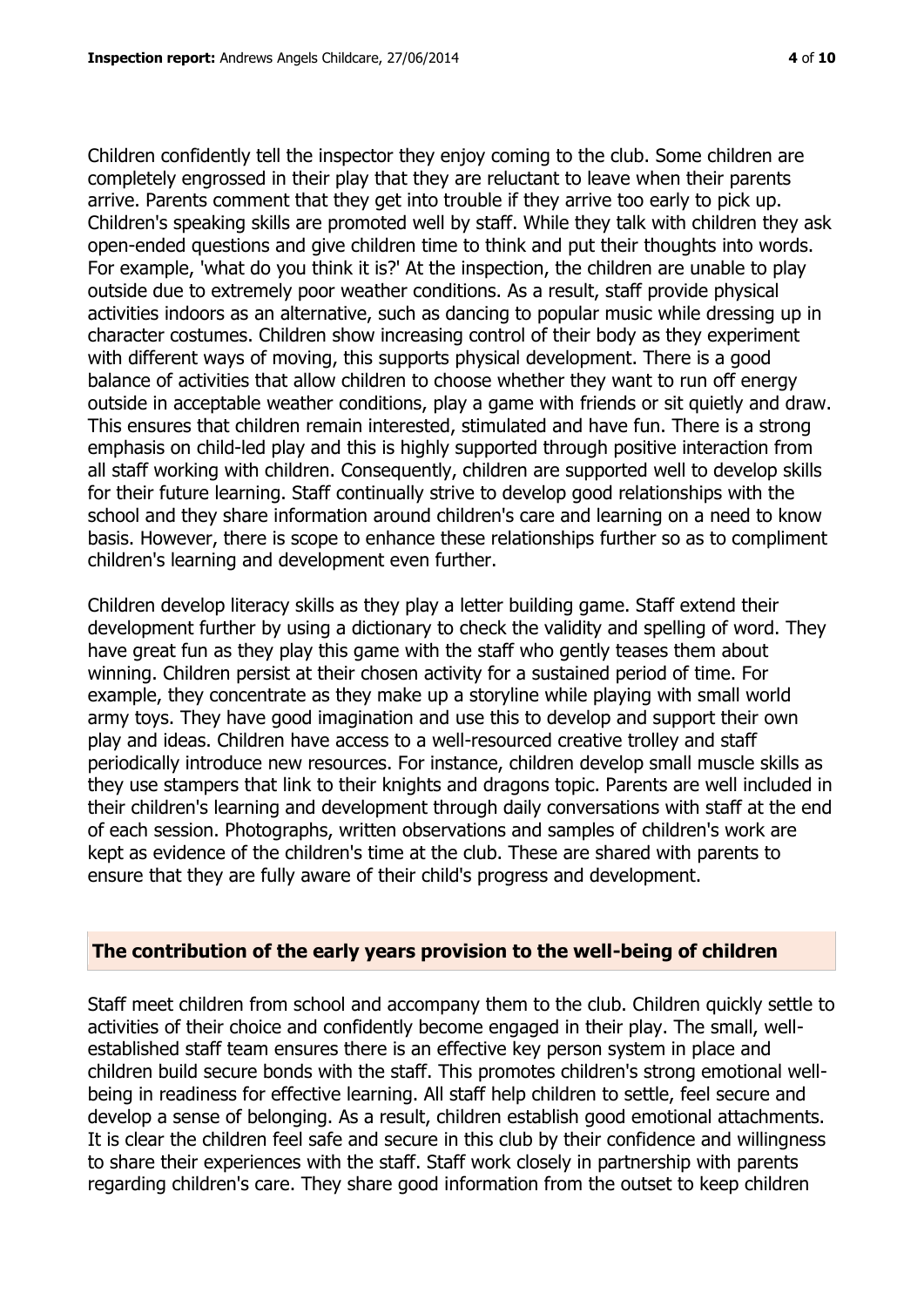safe and healthy. Children's artwork is displayed throughout the room, which effectively promotes their sense of belonging.

Children's behaviour is good and children of all ages behave well throughout the session. The staff are firm but fair when they address any behaviour issues. For instance, children are encouraged to think about what they have done and if it is appropriate at the club. Children are very confident in this club. They know the rules and routines well and communicate effectively with each other and staff to ensure a harmonious play environment. Children confidently and politely ask the inspector who she is and why she is in their club. Children display a good awareness of responsibility within the club. For example, children tidy away their toys when they have finished playing with them. Children are developing a good understanding of why it is important to lead healthy lifestyles. They have access to the outdoor play area throughout most of the afternoon sessions. Children wash their hands before eating and understand the importance of this procedure. Staff know the children well and are mindful that children have been at school all day. They balance the routine of the evening with some time for more structured social interactions. For example, all children sit together for snack time and staff support children's language and communication skills as they encourage the children to chat about their day.

Children are provided with nutritious snacks that include crumpets, they help themselves to a piece of the fruit from the bowl that is available throughout each session. Drinks are also available throughout the session. Children learn to keep themselves safe as they listen to the staff when they offer advice, such as to be careful when running around the indoor space. Staff hold current paediatric first aid certificates, in the event of an accident a form is completed promptly and signed by parents on collection. Staff provide a mainly well organised learning environment inside. Children enjoy using a broad range of quality toys and resources. These reflect children's ages and stages of development well. Children mostly benefit from the open communication and three-way flow of information between the club, the school and their parents. This aids their move into the club and provides for continuity of care over time.

# **The effectiveness of the leadership and management of the early years provision**

The owner/manager is well organised, therefore, the club is generally effectively led and managed. There are times when the regular, small team of two are supported by bank staff. Nonetheless, the children are comfortable with these 'reserves'. The owner/manager and her colleague work very closely as a team and have a good overview of the requirements of the Early Years Foundation Stage in order to guide their practice. Children are safeguarded as the manager and staff can identify the signs and symptoms of child abuse and neglect and know what to do if they were worried about a child. All staff have had safeguarding training, which has developed their awareness of this important issue. The owner/manager initiate recruitment and vetting systems to ensure all adults in the club are suitable to work with children. However, the staff team is small and longestablished. The complaints process for parents is prominently displayed along with the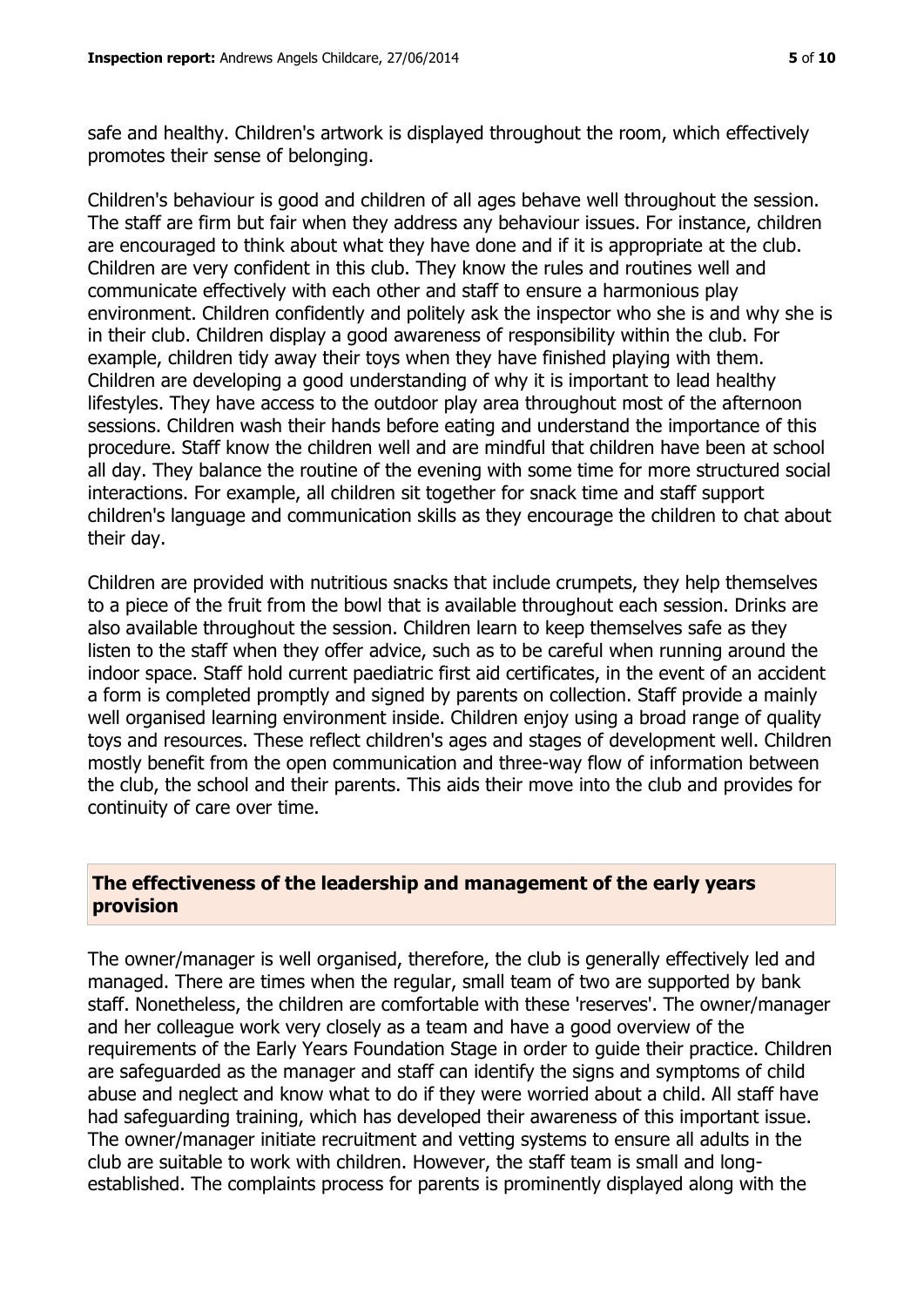Ofsted information poster should parents have a concern or wish to make a complaint. Clear policies and procedures and documentation underpin practice very well and help to keep children safe. Children are safe in this club because staff are vigilant in their supervision of them and conduct risk assessments to ensure any hazards in the environment are identified and made safe. Visitors are required to sign in and out of the premises and must show their identification on arrival. The building is secure and no unauthorised access is possible.

The owner/manager and her colleague support each other by an informal supervision system. There is scope to improve this, for example, by formalising the system in order to ensure that opportunities to consistently support both the owner/manager and her colleague are not missed. The owner/manager is committed to the continuous professional development and strives to ensure, both her and her colleague have regular opportunities to access training, which will benefit children's development and improve the quality of teaching in the club. The staff team is small and well qualified and the impact of this is realised as the quality of teaching is good and both staff are knowledgeable and professional. When planning activities for the club, the team ensures that all areas of learning in the educational programme are covered. Staff demonstrate they are more than secure in their knowledge and understanding of the areas of learning. They monitor and know how to extend children's learning and what children are learning from a particular activity. Therefore, children are receiving a quality teaching and learning experience from staff who are aware of their needs in respect of their learning and development.

The small team demonstrate a strong commitment to the continual development of the club and it is clear that the owner/manager values the opinions of her colleague and the parents on how to develop the club. Although there is no formal self-evaluation, the owner/manager and her colleague discuss their strengths and areas for development on a regular basis. As a result, targets are continually set for future improvement. The owner/manager is fully aware of the importance of working with other professionals as the need arises in order to help children who may need extra support to close gaps in learning. Partnership with parents and carers is strong. Staff have worked hard to build trusting relationships with parents and parents value the club and what it offers their children. It is evident from feedback from parents that they appreciate and value the service provided. There is scope to enhance relationships further with the school so the staff can gather more in depth information about what children are learning at school and what stage of development they are at. This will help them to support children's learning and development even further.

#### **The Childcare Register**

| The requirements for the compulsory part of the Childcare Register are | Met |
|------------------------------------------------------------------------|-----|
| The requirements for the voluntary part of the Childcare Register are  | Met |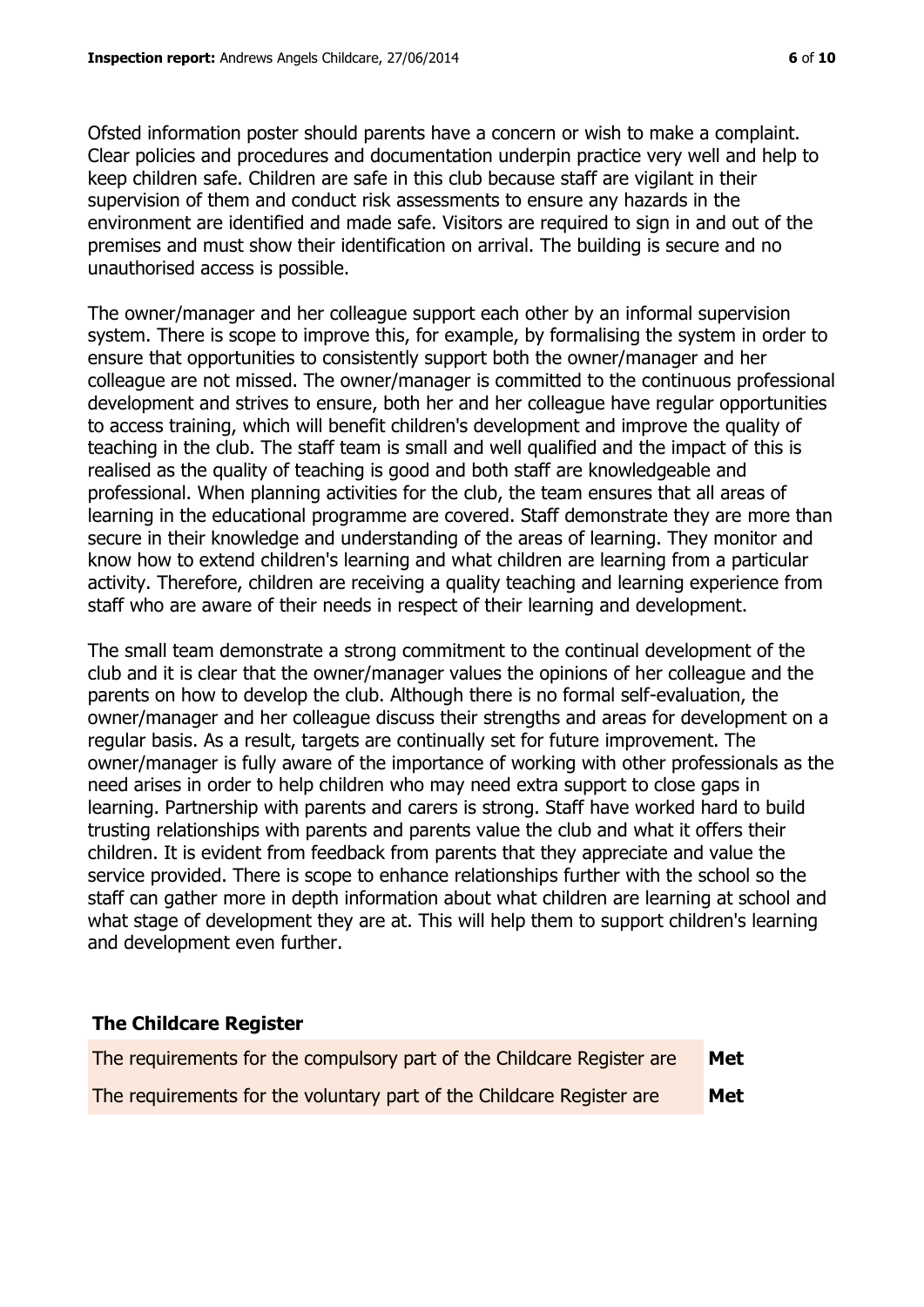# **What inspection judgements mean**

# **Registered early years provision**

| <b>Grade</b> | <b>Judgement</b>        | <b>Description</b>                                                                                                                                                                                                                                                                                                                                                                                |
|--------------|-------------------------|---------------------------------------------------------------------------------------------------------------------------------------------------------------------------------------------------------------------------------------------------------------------------------------------------------------------------------------------------------------------------------------------------|
| Grade 1      | Outstanding             | Outstanding provision is highly effective in meeting the needs<br>of all children exceptionally well. This ensures that children are<br>very well prepared for the next stage of their learning.                                                                                                                                                                                                  |
| Grade 2      | Good                    | Good provision is effective in delivering provision that meets<br>the needs of all children well. This ensures children are ready<br>for the next stage of their learning.                                                                                                                                                                                                                        |
| Grade 3      | Requires<br>improvement | The provision is not giving children a good standard of early<br>years education and/or there are minor breaches of the<br>safeguarding and welfare requirements of the Early Years<br>Foundation Stage. It will be monitored and inspected within<br>twelve months of the date of this inspection.                                                                                               |
| Grade 4      | Inadequate              | Provision that is inadequate requires significant improvement<br>and/or enforcement action. The provision is failing to give<br>children an acceptable standard of early years education and/or<br>is not meeting the safeguarding and welfare requirements of<br>the Early Years Foundation Stage. It will be monitored and<br>inspected again within six months of the date of this inspection. |
| Met          |                         | The provision has no children on roll. The inspection judgement<br>is that the provider continues to meet the requirements for<br>registration.                                                                                                                                                                                                                                                   |
| Not met      |                         | The provision has no children on roll. The inspection judgement<br>is that the provider does not meet the requirements for<br>registration.                                                                                                                                                                                                                                                       |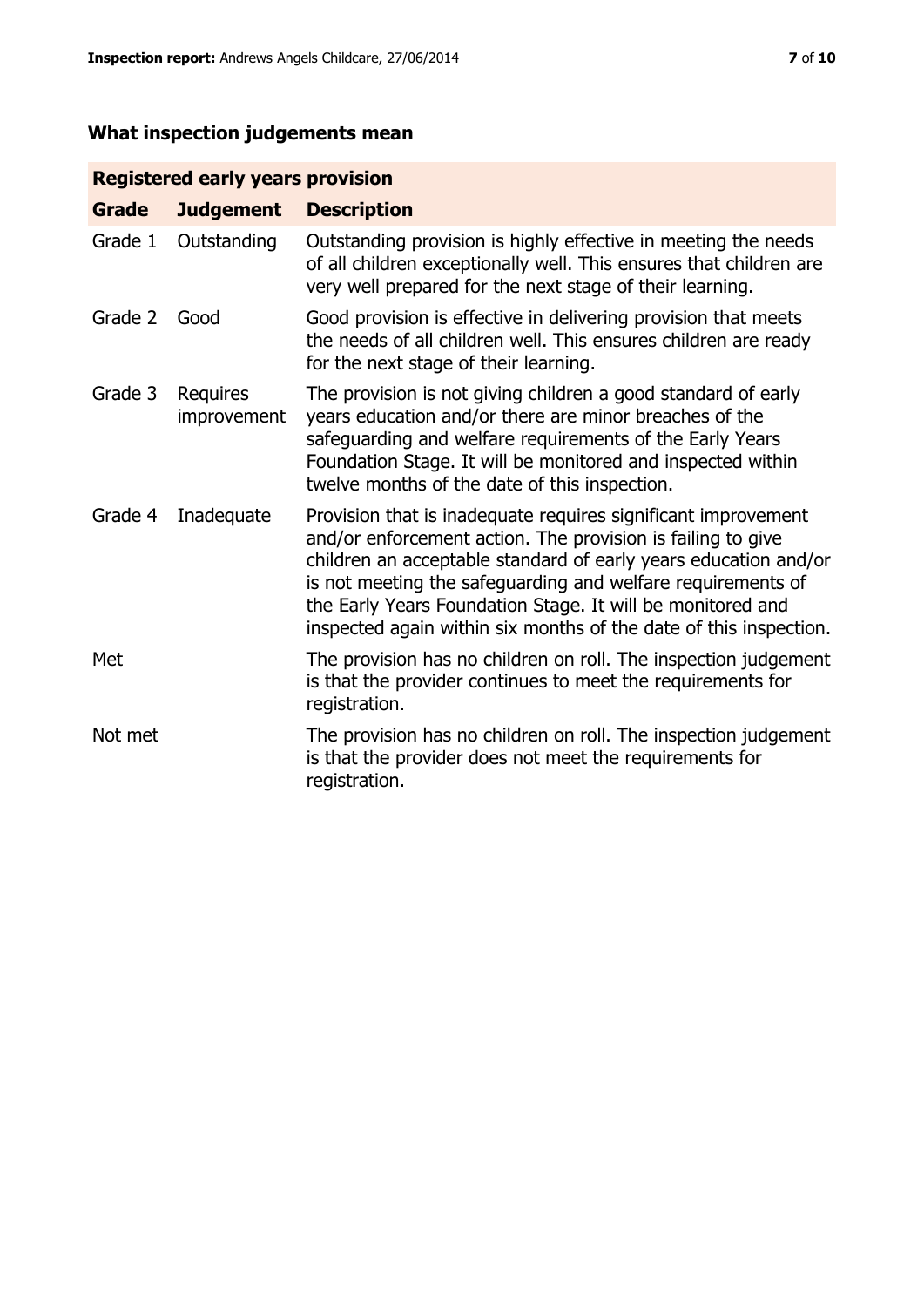# **Inspection**

This inspection was carried out by Ofsted under sections 49 and 50 of the Childcare Act 2006 on the quality and standards of provision that is registered on the Early Years Register. The registered person must ensure that this provision complies with the statutory framework for children's learning, development and care, known as the Early Years Foundation Stage.

# **Setting details**

| Unique reference number            | EY381863                   |
|------------------------------------|----------------------------|
| <b>Local authority</b>             | Lincolnshire               |
| <b>Inspection number</b>           | 878850                     |
| <b>Type of provision</b>           |                            |
| <b>Registration category</b>       | Childcare - Non-Domestic   |
| Age range of children              | $0 - 17$                   |
| <b>Total number of places</b>      | 16                         |
| Number of children on roll         | 35                         |
| <b>Name of provider</b>            | Elizabeth Karen Ann Holmes |
| <b>Date of previous inspection</b> | 22/01/2009                 |
| <b>Telephone number</b>            | 07791 235444               |

Any complaints about the inspection or the report should be made following the procedures set out in the guidance *'Complaints procedure: raising concerns and making complaints* about Ofsted', which is available from Ofsted's website: www.ofsted.gov.uk. If you would like Ofsted to send you a copy of the guidance, please telephone 0300 123 4234, or email enquiries@ofsted.gov.uk.

# **Type of provision**

For the purposes of this inspection the following definitions apply:

Full-time provision is that which operates for more than three hours. These are usually known as nurseries, nursery schools and pre-schools and must deliver the Early Years Foundation Stage. They are registered on the Early Years Register and pay the higher fee for registration.

Sessional provision operates for more than two hours but does not exceed three hours in any one day. These are usually known as pre-schools, kindergartens or nursery schools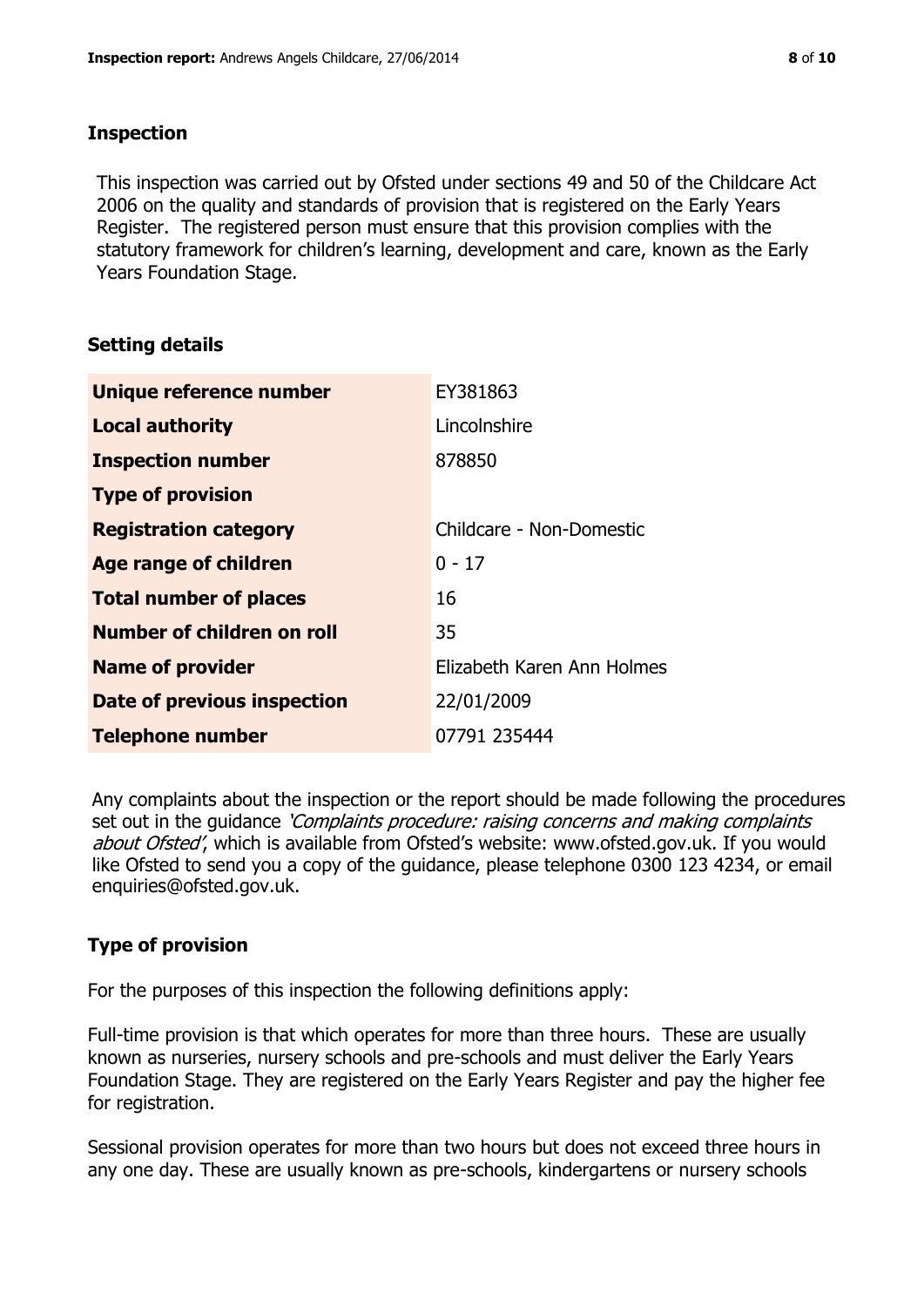and must deliver the Early Years Foundation Stage. They are registered on the Early Years Register and pay the lower fee for registration.

Childminders care for one or more children where individual children attend for a period of more than two hours in any one day. They operate from domestic premises, which are usually the childminder's own home. They are registered on the Early Years Register and must deliver the Early Years Foundation Stage.

Out of school provision may be sessional or full-time provision and is delivered before or after school and/or in the summer holidays. They are registered on the Early Years Register and must deliver the Early Years Foundation Stage. Where children receive their Early Years Foundation Stage in school these providers do not have to deliver the learning and development requirements in full but should complement the experiences children receive in school.